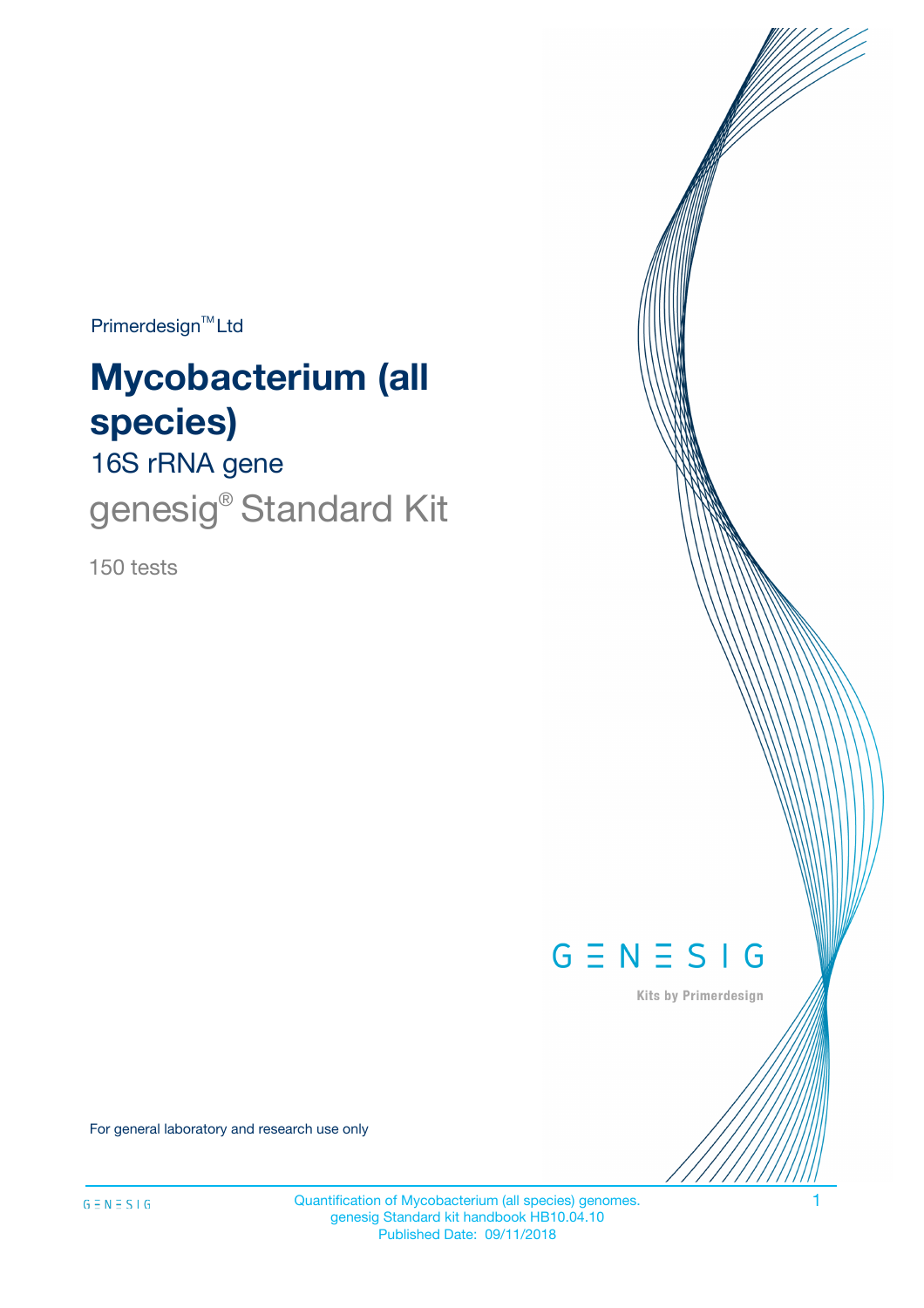### Introduction to Mycobacterium (all species)

Mycobacteria are gram-positive, catalase positive, non-motile, non-spore forming rod-shaped bacteria. The bacteria are 0.2-0.6 µm wide and 1.0-10 µm long and can have various colony morphologies; rough or smooth and can appear white-orange-pink. Mycobacteria are primarily aerobic however there are some species which are microaerophilic.

Mycobacteria have thick hydrophobic cell walls consisting of four layers, the inside layer is formed from peptidoglycan and the outer three of lipids. Lipid layers confer resistance to acidic and alkaline environments, and make the cell impermeable to basic dyes.

Mycobacterium tuberculosis is the most clinically important mycobacterium species as it causes tuberculosis in humans, Mycobacterium africanum causes tuberculosis in humans in central Africa and Mycobacterium bovis is able to cause tuberculosis in both cattle and humans. These three species are genetically similar and comprise the Mycobacterium tuberculosis complex (these are all obligate pathogens which require a mammalian host). Other pathogenic mycobacteria species are grouped into the Mycobacterium avium complex (MAC) and non-tuberculosis mycobacteria (NTM). Infections by these species particularly affect immunosuppressed individuals.

Most of the identified Mycobacterium species are opportunistic environmental pathogens (considered opportunistic saprophytes) found in soil and water. These species can be further divided into two groups, slow growing mycobacteria (for example MAC) and rapidly growing mycobacteria (formerly known as atypical mycobacteria).

Real-time PCR can be used for the rapid detection of mycobacteria species.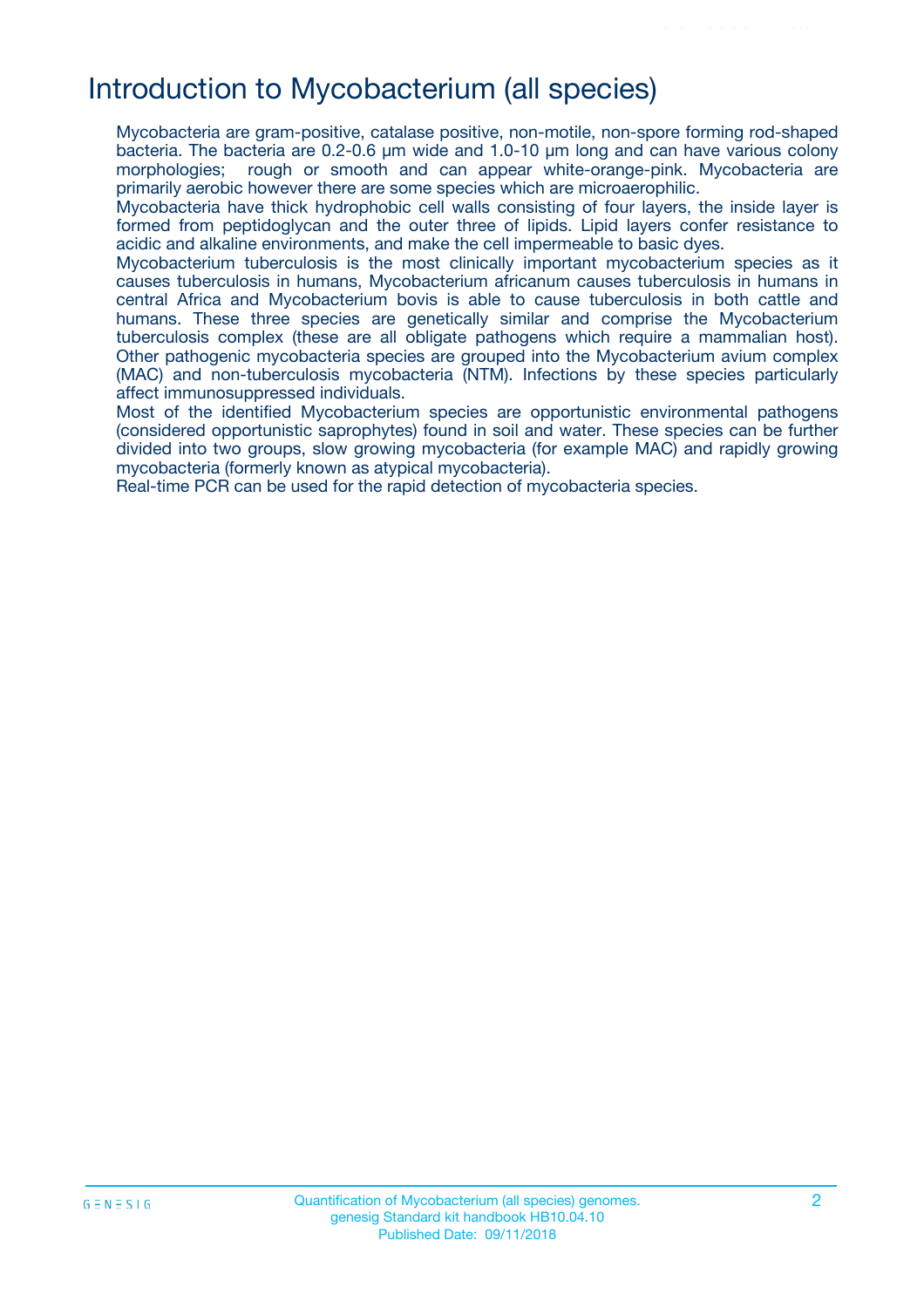# **Specificity**

The Primerdesign genesig Kit for Mycobacterium (all species) (Mycobacterium\_spp) genomes is designed for the in vitro quantification of Mycobacterium\_spp genomes. The kit is designed to have a broad detection profile. Specifically, the primers represent 100% homology with over 95% of the NCBI database reference sequences available at the time of design.

The dynamics of genetic variation means that new sequence information may become available after the initial design. Primerdesign periodically reviews the detection profiles of our kits and when required releases new versions.

The design for this Mycobacterium assay is based on the paper: Radomski N, et al. 2010. Development of a real-time qPCR method for detection and enumeration of Mycobacterium spp. in surface water. Appl. Environ. Microbiol. 76: 7348–7351.

All mycobacterium strain detection cannot be guaranteed. In silico analysis of the assay detection profile shows cross reactivity with a number of species belonging to the genera Rhodococcus and Nocardia at low efficiency.

If you require further information, or have a specific question about the detection profile of this kit then please send an e.mail to enquiry@primerdesign.co.uk and our bioinformatics team will answer your question.

| Mycobacterium strains of the following species<br>vere detected during wet testing of the assay | Based on the paper, non-target species and<br>genera which are predicted to not be detected |
|-------------------------------------------------------------------------------------------------|---------------------------------------------------------------------------------------------|
| used in the paper and so should be detected by                                                  | by this assay include:                                                                      |
| his assay:                                                                                      |                                                                                             |
| M. austroafricanum                                                                              | Acinetobacter                                                                               |
| M. avium subso, avium                                                                           | Aeromonas                                                                                   |
| <b>M.</b> boyis BCG                                                                             | Arthrobacter                                                                                |
| VI. chelonae subsp. abscessus                                                                   | Aspergillus                                                                                 |
| VI. chelonae subsp. chelonae                                                                    | <b>Bacillus</b>                                                                             |
| M. gordonae                                                                                     | <b>Rrevundimonas</b>                                                                        |
| VI. fortuitum subsp. fortuitum                                                                  | Escherishia                                                                                 |
| M. insubricum                                                                                   | Flavobacterium                                                                              |
| M. intracellulare                                                                               | Kocuria                                                                                     |
| M. kansasii                                                                                     | Leuclercia                                                                                  |
| M. llatzerense                                                                                  | Leucobacter                                                                                 |
| M. marinum                                                                                      | Microbacterium                                                                              |
| M. mucogenicum                                                                                  | Micrococcus                                                                                 |
| M. peregrinum                                                                                   | Penicillium                                                                                 |
| M. porcinum                                                                                     | Pseudomonas                                                                                 |
| M. scrofulaceum                                                                                 | Rhodococcus                                                                                 |
| M. setense                                                                                      | Staphylococcus                                                                              |
| A. simiae                                                                                       | Serracia                                                                                    |
| M. smegmatis                                                                                    | Solibacillus                                                                                |
| M. terrae                                                                                       | Streptomyces                                                                                |
| M. tuberculosis                                                                                 | Trichoderma                                                                                 |
| M. ulcerans                                                                                     | Corynebacterium glutamicum                                                                  |
| M. xenopi                                                                                       | Corynebacterium ammoniagenes                                                                |
|                                                                                                 | Corynebacterium pseudodiphtheriticum                                                        |
|                                                                                                 | Helicobacter pylori                                                                         |
|                                                                                                 | Nocardia cerradoensis                                                                       |
|                                                                                                 | Nocardia farcinica                                                                          |
|                                                                                                 | Nocardia cummidelens                                                                        |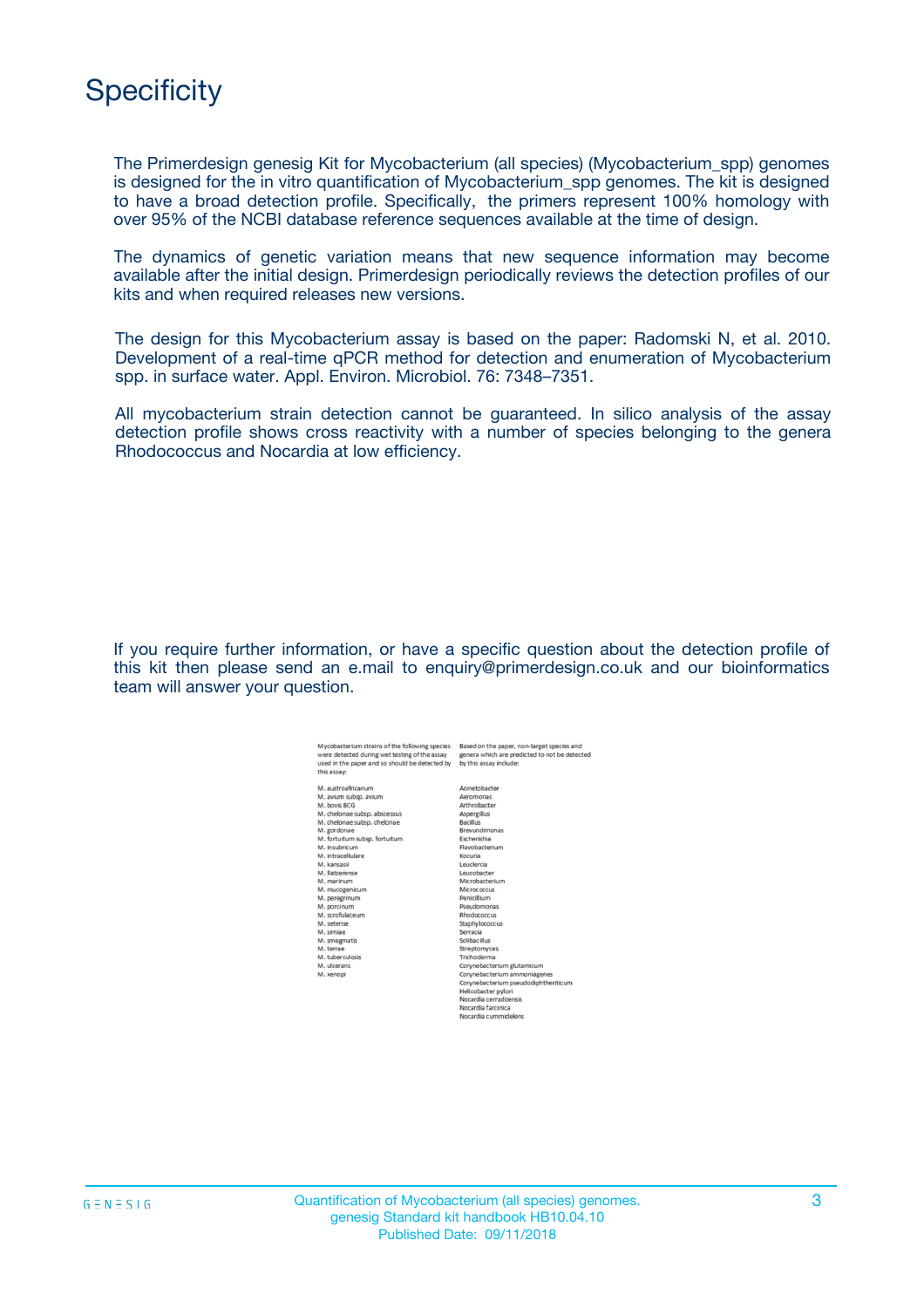# Kit contents

- **Mycobacterium\_spp specific primer/probe mix (150 reactions BROWN)** FAM labelled
- **Mycobacterium\_spp positive control template (for Standard curve RED)**
- **RNase/DNase free water (WHITE)** for resuspension of primer/probe mixes
- **Template preparation buffer (YELLOW)** for resuspension of positive control template and standard curve preparation

# Reagents and equipment to be supplied by the user

#### **Real-time PCR Instrument**

#### **Extraction kit**

This kit is recommended for use with genesig Easy DNA/RNA extraction kit. However, it is designed to work well with all processes that yield high quality RNA and DNA with minimal PCR inhibitors.

#### **oasig**TM **lyophilised or Precision**®**PLUS 2X qPCR Master Mix**

This kit is intended for use with oasig or PrecisionPLUS2X qPCR Master Mix.

**Pipettors and Tips**

**Vortex and centrifuge**

**Thin walled 1.5 ml PCR reaction tubes**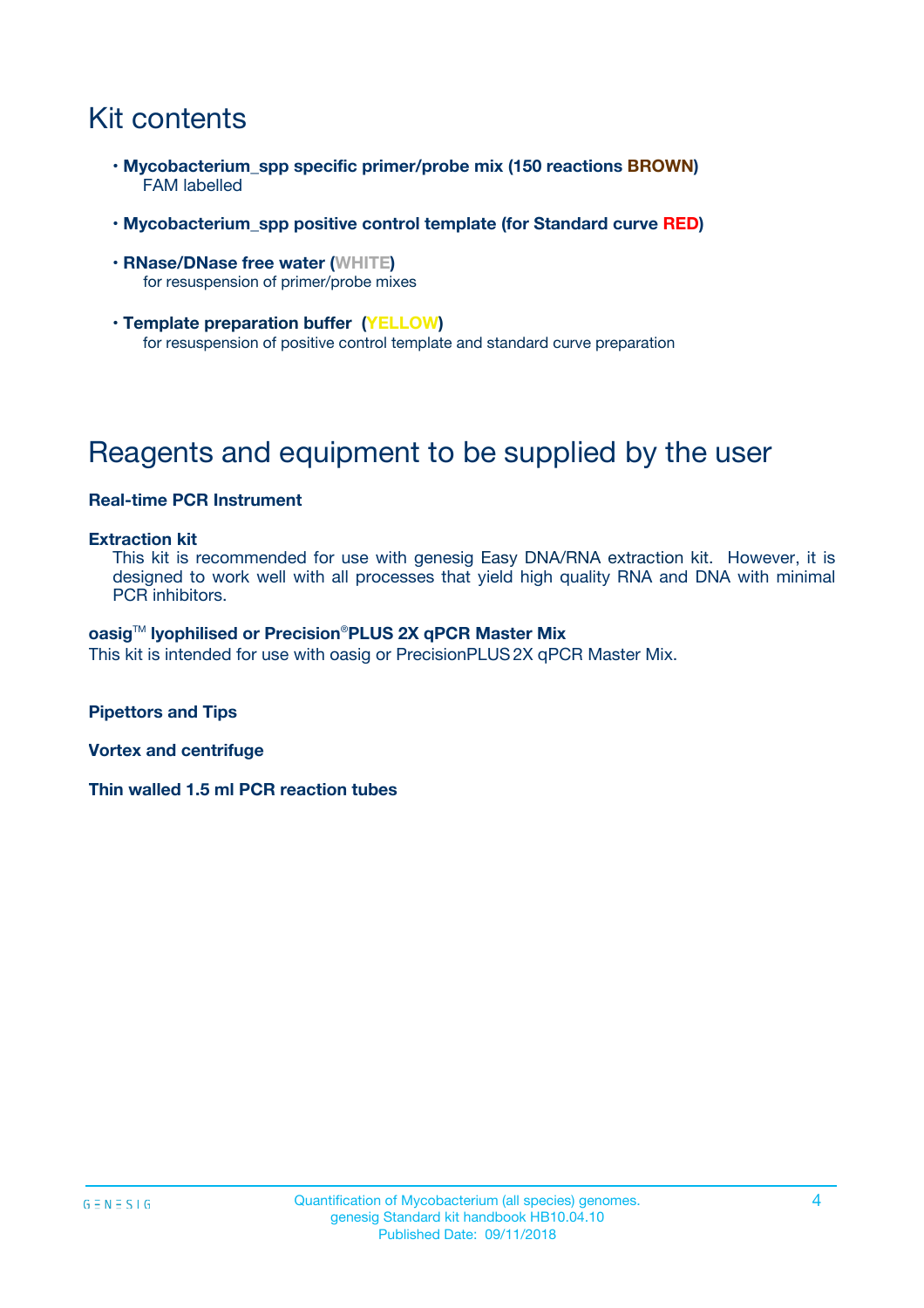### Kit storage and stability

This kit is stable at room temperature but should be stored at -20ºC on arrival. Once the lyophilised components have been resuspended they should not be exposed to temperatures above -20°C for longer than 30 minutes at a time and unnecessary repeated freeze/thawing should be avoided. The kit is stable for six months from the date of resuspension under these circumstances.

If a standard curve dilution series is prepared this can be stored frozen for an extended period. If you see any degradation in this serial dilution a fresh standard curve can be prepared from the positive control.

Primerdesign does not recommend using the kit after the expiry date stated on the pack.

### Suitable sample material

All kinds of sample material suited for PCR amplification can be used. Please ensure the samples are suitable in terms of purity, concentration, and DNA integrity. Always run at least one negative control with the samples. To prepare a negative-control, replace the template DNA sample with RNase/DNase free water.

### Dynamic range of test

Under optimal PCR conditions genesig Mycobacterium\_spp detection kits have very high priming efficiencies of >95% and can detect less than 100 copies of target template.

### Notices and disclaimers

This product is developed, designed and sold for research purposes only. It is not intended for human diagnostic or drug purposes or to be administered to humans unless clearly expressed for that purpose by the Food and Drug Administration in the USA or the appropriate regulatory authorities in the country of use. During the warranty period Primerdesign genesig detection kits allow precise and reproducible data recovery combined with excellent sensitivity. For data obtained by violation to the general GLP guidelines and the manufacturer's recommendations the right to claim under guarantee is expired. PCR is a proprietary technology covered by several US and foreign patents. These patents are owned by Roche Molecular Systems Inc. and have been sub-licensed by PE Corporation in certain fields. Depending on your specific application you may need a license from Roche or PE to practice PCR. Additional information on purchasing licenses to practice the PCR process may be obtained by contacting the Director of Licensing at Roche Molecular Systems, 1145 Atlantic Avenue, Alameda, CA 94501 or Applied Biosystems business group of the Applera Corporation, 850 Lincoln Centre Drive, Foster City, CA 94404. In addition, the 5' nuclease assay and other homogeneous amplification methods used in connection with the PCR process may be covered by U.S. Patents 5,210,015 and 5,487,972, owned by Roche Molecular Systems, Inc, and by U.S. Patent 5,538,848, owned by The Perkin-Elmer Corporation.

### Trademarks

Primerdesign™ is a trademark of Primerdesign Ltd.

genesig $^\circledR$  is a registered trademark of Primerdesign Ltd.

The PCR process is covered by US Patents 4,683,195, and 4,683,202 and foreign equivalents owned by Hoffmann-La Roche AG. BI, ABI PRISM® GeneAmp® and MicroAmp® are registered trademarks of the Applera Genomics (Applied Biosystems Corporation). BIOMEK® is a registered trademark of Beckman Instruments, Inc.; iCycler™ is a registered trademark of Bio-Rad Laboratories, Rotor-Gene is a trademark of Corbett Research. LightCycler™ is a registered trademark of the Idaho Technology Inc. GeneAmp®, TaqMan® and AmpliTaqGold® are registered trademarks of Roche Molecular Systems, Inc., The purchase of the Primerdesign reagents cannot be construed as an authorization or implicit license to practice PCR under any patents held by Hoffmann-LaRoche Inc.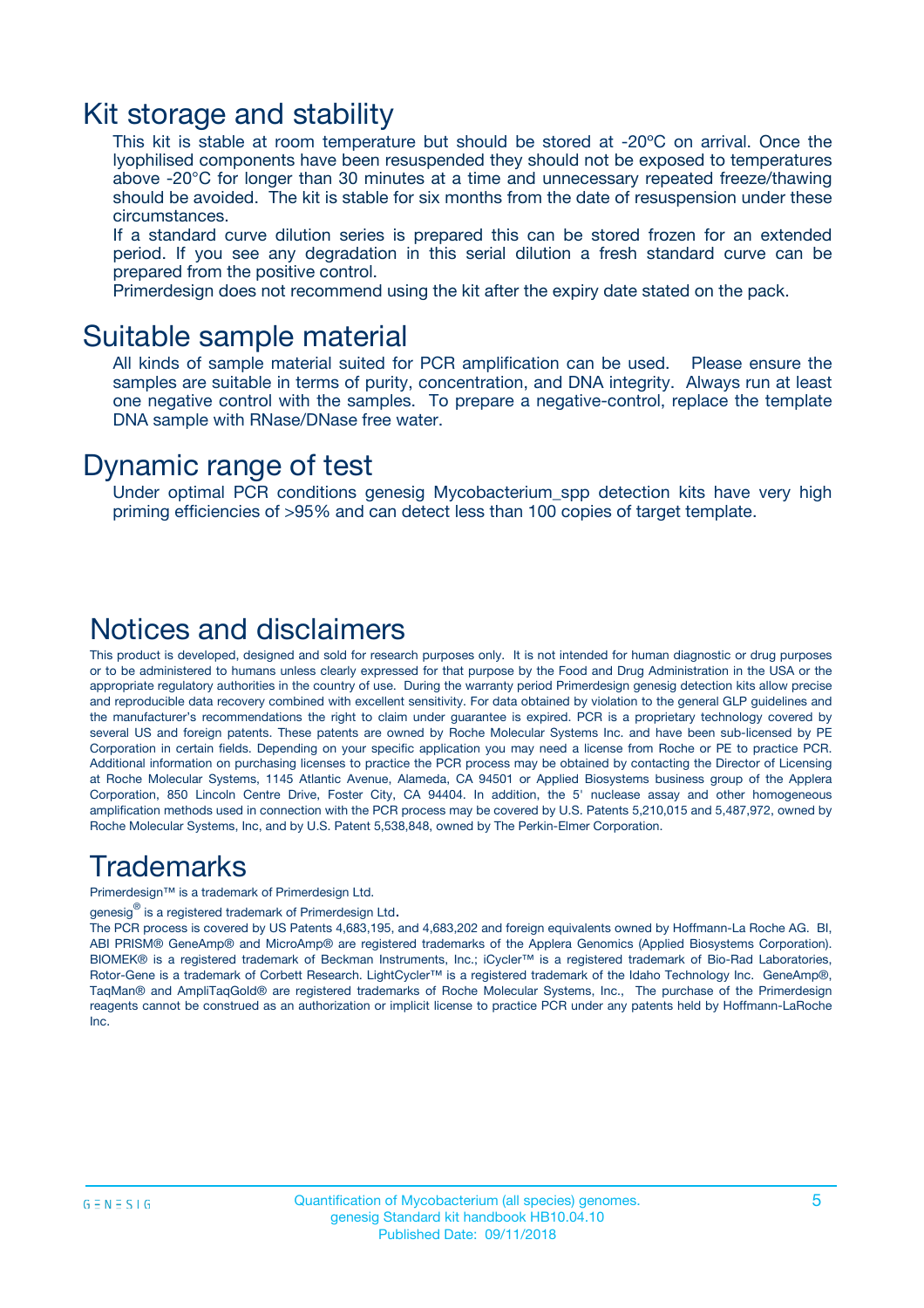# Principles of the test

#### **Real-time PCR**

A Mycobacterium spp specific primer and probe mix is provided and this can be detected through the FAM channel.

The primer and probe mix provided exploits the so-called TaqMan® principle. During PCR amplification, forward and reverse primers hybridize to the Mycobacterium\_spp DNA. A fluorogenic probe is included in the same reaction mixture which consists of a DNA probe labeled with a 5`-dye and a 3`-quencher. During PCR amplification, the probe is cleaved and the reporter dye and quencher are separated. The resulting increase in fluorescence can be detected on a range of qPCR platforms.

#### **Positive control**

For copy number determination and as a positive control for the PCR set up, the kit contains a positive control template. This can be used to generate a standard curve of Mycobacterium\_spp copy number / Cq value. Alternatively the positive control can be used at a single dilution where full quantitative analysis of the samples is not required. Each time the kit is used, at least one positive control reaction must be included in the run. A positive result indicates that the primers and probes for detecting the target Mycobacterium\_spp gene worked properly in that particular experimental scenario. If a negative result is obtained the test results are invalid and must be repeated. Care should be taken to ensure that the positive control does not contaminate any other kit component which would lead to falsepositive results. This can be achieved by handling this component in a Post PCR environment. Care should also be taken to avoid cross-contamination of other samples when adding the positive control to the run. This can be avoided by sealing all other samples and negative controls before pipetting the positive control into the positive control well.

#### **Negative control**

To validate any positive findings a negative control reaction should be included every time the kit is used. For this reaction the RNase/DNase free water should be used instead of template. A negative result indicates that the reagents have not become contaminated while setting up the run.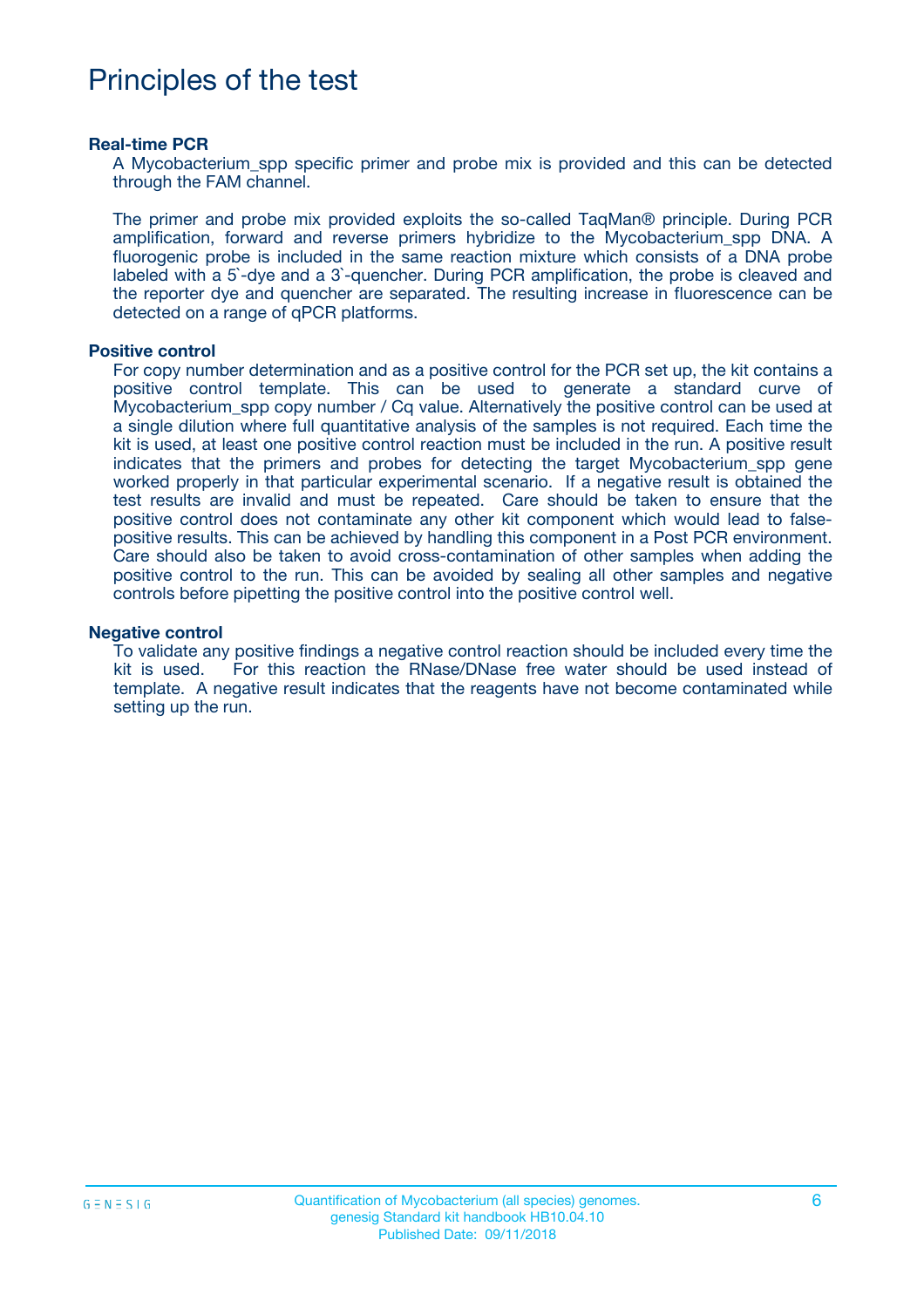### Resuspension protocol

To minimize the risk of contamination with foreign DNA, we recommend that all pipetting be performed in a PCR clean environment. Ideally this would be a designated PCR lab or PCR cabinet. Filter tips are recommended for all pipetting steps.

#### **1. Pulse-spin each tube in a centrifuge before opening.**

This will ensure lyophilised primer and probe mix is in the base of the tube and is not spilt upon opening the tube.

**2. Resuspend the kit components in the RNase/DNase free water supplied, according to the table below.**

To ensure complete resuspension, vortex each tube thoroughly.

| Component - resuspend in water             |          |
|--------------------------------------------|----------|
| <b>Pre-PCR pack</b>                        |          |
| Mycobacterium_spp primer/probe mix (BROWN) | 165 ul l |

#### **3. Resuspend the positive control template in the template preparation buffer supplied, according to the table below:**

To ensure complete resuspension, vortex the tube thoroughly.

| Component - resuspend in template preparation buffer | Volume |
|------------------------------------------------------|--------|
| <b>Post-PCR heat-sealed foil</b>                     |        |
| Mycobacterium_spp Positive Control Template (RED) *  |        |

\* This component contains high copy number template and is a VERY significant contamination risk. It must be opened and handled in a separate laboratory environment, away from the other components.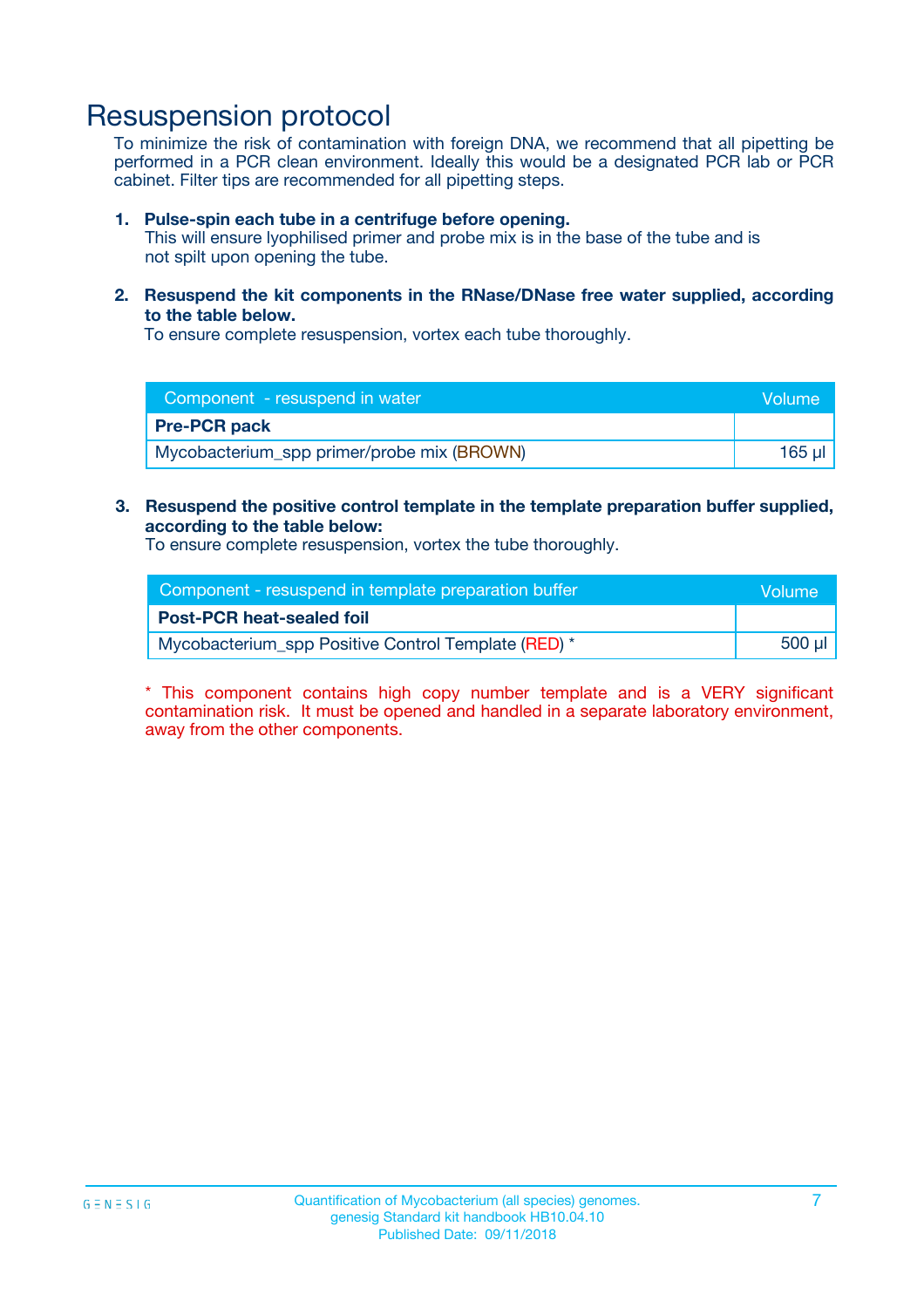# qPCR detection protocol

**1. For each DNA sample prepare a reaction mix according to the table below:** Include sufficient reactions for positive and negative controls.

| Component                                  | Volume   |
|--------------------------------------------|----------|
| oasig or PrecisionPLUS 2X qPCR Master Mix  | $10 \mu$ |
| Mycobacterium_spp primer/probe mix (BROWN) |          |
| <b>RNase/DNase free water (WHITE)</b>      |          |
| <b>Final Volume</b>                        |          |

- **2. Pipette 15µl of this mix into each well according to your qPCR experimental plate set up.**
- **3. Prepare DNA templates for each of your samples.**
- **4. Pipette 5µl of DNA template into each well, according to your experimental plate set up.**

For negative control wells use 5µl of RNase/DNase free water. The final volume in each well is 20µl.

**5. If a standard curve is included for quantitative analysis, prepare a reaction mix according to the table below:**

| Component                                  | Volume |
|--------------------------------------------|--------|
| oasig or PrecisionPLUS 2X qPCR Master Mix  | 10 µl  |
| Mycobacterium_spp primer/probe mix (BROWN) |        |
| <b>RNase/DNase free water (WHITE)</b>      |        |
| <b>Final Volume</b>                        |        |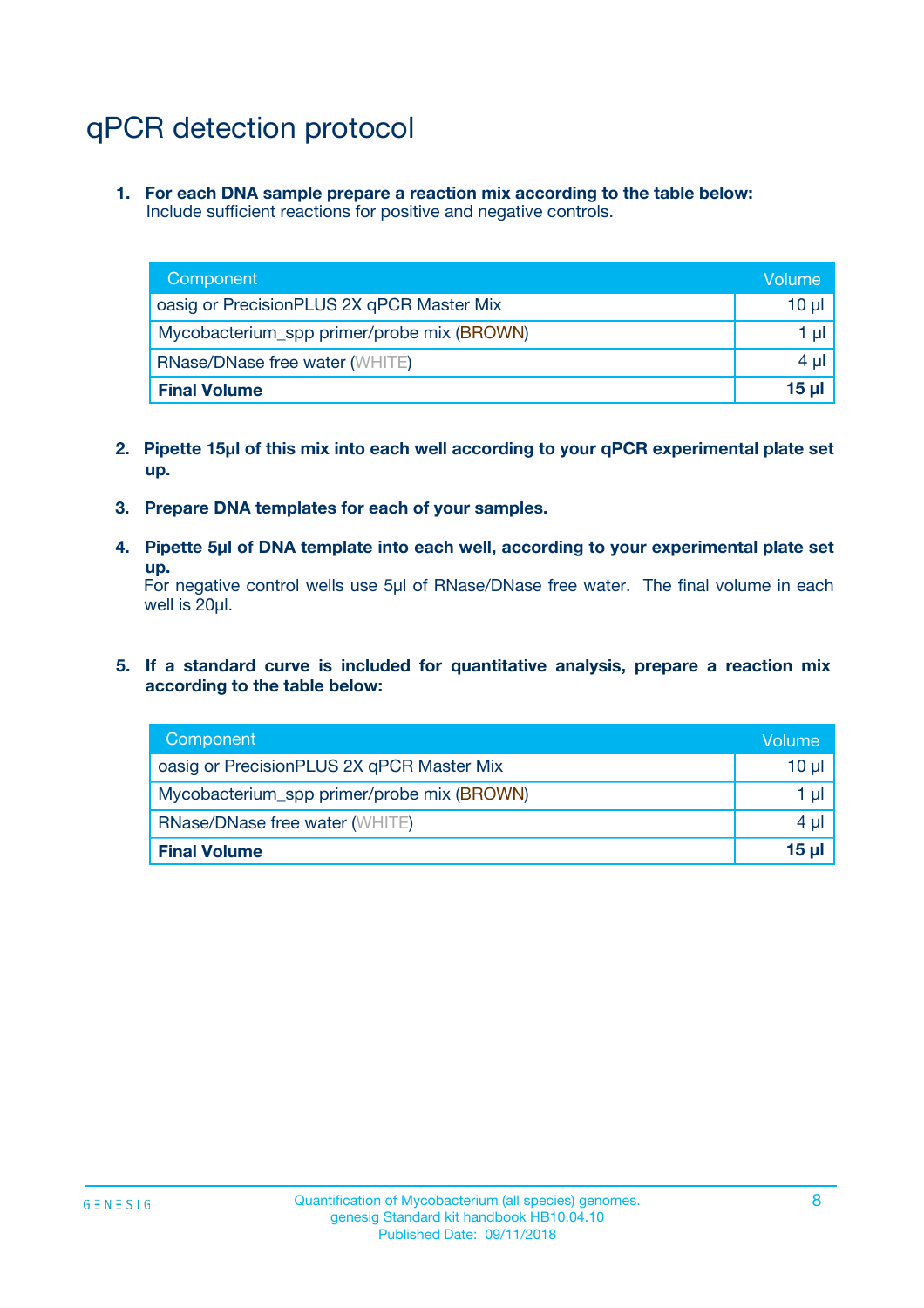### **6. Preparation of a standard curve dilution series.**

- 1) Pipette 90µl of template preparation buffer into 5 tubes and label 2-6
- 2) Pipette 10µl of Positive Control Template (RED) into tube 2
- 3) Vortex thoroughly
- 4) Change pipette tip and pipette 10µl from tube 2 into tube 3
- 5) Vortex thoroughly

Repeat steps 4 and 5 to complete the dilution series

| <b>Standard Curve</b>         | <b>Copy Number</b>     |
|-------------------------------|------------------------|
| Tube 1 Positive control (RED) | $2 \times 10^5$ per µl |
| Tube 2                        | $2 \times 10^4$ per µl |
| Tube 3                        | $2 \times 10^3$ per µl |
| Tube 4                        | $2 \times 10^2$ per µl |
| Tube 5                        | 20 per µl              |
| Tube 6                        | 2 per ul               |

7. Pipette 5µl of standard template into each well for the standard curve according to your experimental plate set up.

The final volume in each well is 20µl.

# qPCR amplification protocol

Amplification conditions using oasig or PrecisionPLUS2X qPCR Master Mix.

|             | <b>Step</b>       | <b>Time</b>     | Temp    |
|-------------|-------------------|-----------------|---------|
|             | Enzyme activation | 2 min           | 95 °C   |
| Cycling x50 | Denaturation      | 10 <sub>s</sub> | 95 $°C$ |
|             | DATA COLLECTION * | 60 s            | 60 °C   |

\* Fluorogenic data should be collected during this step through the FAM channel